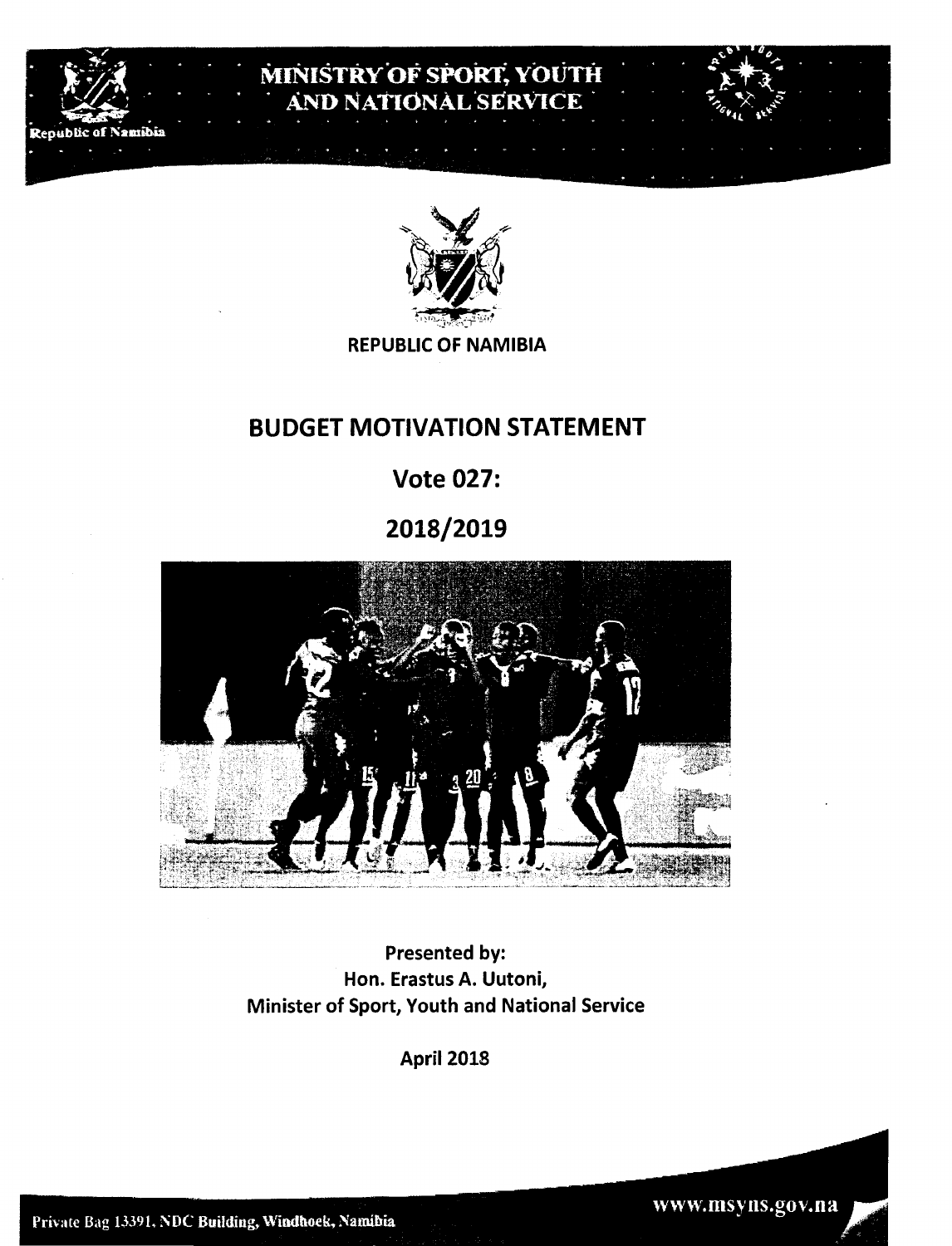## *Honourable Chairperson of the Whole House Committee; Honourable Members,*

Allow me to join others in congratulating Honourable Calle Schlettwein, Minister of Finance, and the Minister of Economic Planning and Director General of the National Planning Commission, Hon. Moses Kandjoze and the staff of these institutions, for having made an impossible task possible. The economic challenges our country is going through, requires us to take tough decisions that sometimes look very unpopular but necessary.

### *Honourable Members*

Our Ministry has been mandated to develop and empower the youth and promote sport in all its facets.

The proposed allocated budget for our Ministry in this fmancial year *2018/19,* amounts to TWO HUNDRED & EIGHTY EIGHT MILLION, TWO HUNDRED AND EIGHTY SEVEN THOUSAND NAMIBIA DOLLARS ONLY (N\$288 287 000.00), which represents a drastic reduction of 67.1% in comparison with the 2017/18 allocation of FOUR HUNDRED TWENTY NINE MILLION, FIVE HUNDRED AND TWETY FOUR THOUSAND NAMIBIA DOLLARS (N\$ 429 524 000).

This allocation represents:

TWO HUNDRED AND SIXTY TWO MILLION, FIVE HUNDRED AND SEVENTY THREE THOUSAND NAMIBIA DOLLARS (N\$ 262 573000.00) for the Operational Budget and TWENTY FIVE MILLION, SEVEN HUNDRED AND FORTEEN THOUSAND NAMIBIA DOLLARS (N\$ 25 714000.00) for the Development Budget.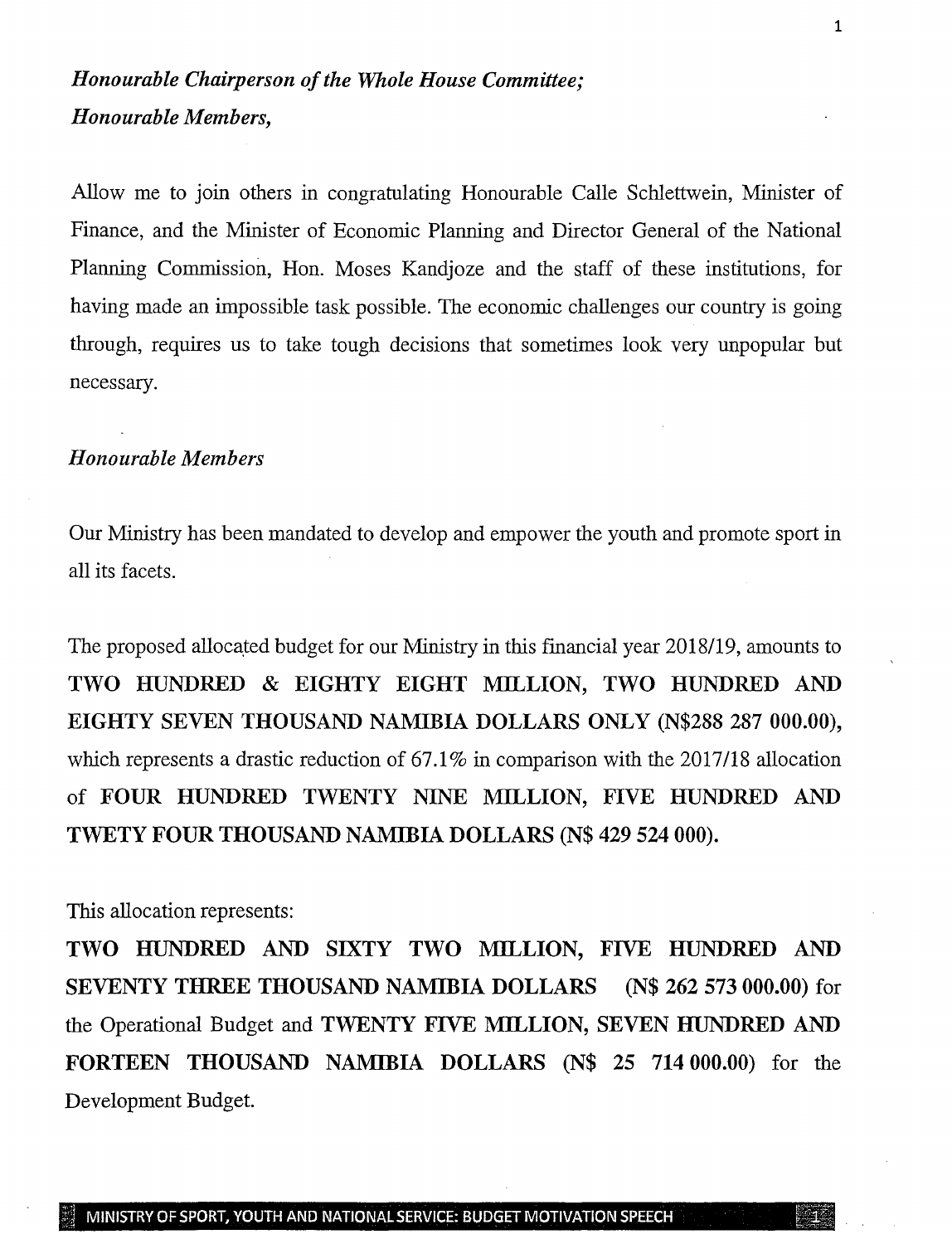## *Honourable Chairperson of the Whole House Committee; Honourable Members*

My predecessor, during his address to this August House during *201712018* while motivating the allocation to this Ministry, made reference to doing more with less. In this year's motivation, I want to clearly state here that there has been a steady decline with steep cuts to budget allocation to this Ministry, both on the operational and development components to such an extent that we can hardly execute our mandate. This has really created serious challenges to both the Youth and Sporting community in our country.

The Ministry is perceived as not fully delivering on its mandate and failing to bring about creative youth programmes and growth of sport in our country. However, we believe as a Ministry, that we can create hope for a better future for our youth through sport promotion as an enabler, and youth development to contribute to the reduction of youth unemployment and alleviation of poverty.

### *Honourable Members;*

The Ministerial Strategic Plan of 2017-2022, is aligned to the Harambee Prosperity Plan (HPP) and the NDP 5. This plan serves as a guide to ensure that the Ministry achieves its set objective and deliverables namely: *To Develop and Empower Youth and Promote Sport at all levels.* In order for the plan to be successfully implemented, adequate resources are required.

#### *Honourable Members;*

After the 2017/2018 Mid-Term Review our Ministry's Development Budget was reduced from THIRTY SEVEN MILLION, FIVE HUNDRED AND FOURTY FOUR THOUSAND NAMIBIA DOLLARS (N\$37 544 000-00) to TWENTY ONE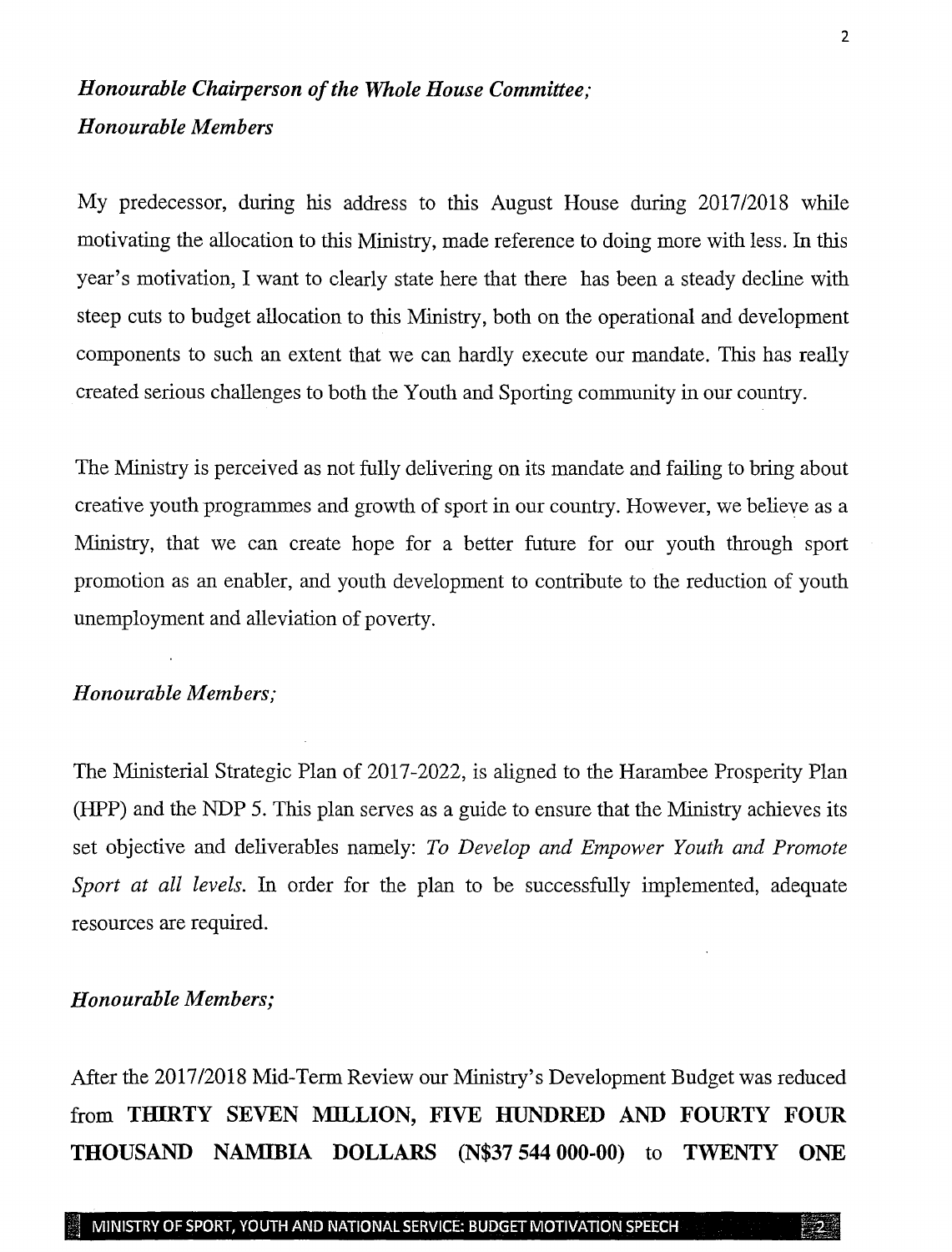## MILLION, ONE HUNDRED AND TWENTY ONE THOUSAND NAMIBIA DOLLARS (N\$21121 000-00).

*Honourable Chairperson of the Whole House Committee; Honourable Members,*

### With regards to Youth Development,

Youth constitute a big part of the Namibian population and are in fact current and future leaders and it is therefore critical to empower them. Our Ministry is continuously investing in youth skills development for the betterment of their future. However, . inadequate funding is an impediment to be responsive to the needs of the youth holistically.

Despite the prevailing economic challenges, the Youth Development Directorate in collaboration with the State-Owned Enterprises (SOEs) achieved the following during the 2017/2018 financial year:

Our skills training centres produced two hundred and thirty-five (235) youth graduates from the semester courses, while two hundred and sixty (260) youth graduated from the one (1) year skills training programmes at the various centres.

Honourable Members, allow me to share with you that seven hundred and ninety-three (793) Children of the Liberation Struggle (CLS) completed civic and skills training at Berg Aukas Rural Youth Development Centre, at Simon Mutumba Police Training College and at the Namibia Institute of Mining and Technology (NIMT). Of the total referred to above, seven hundred and thirty-two (732) are employed in various *O/MJAs.*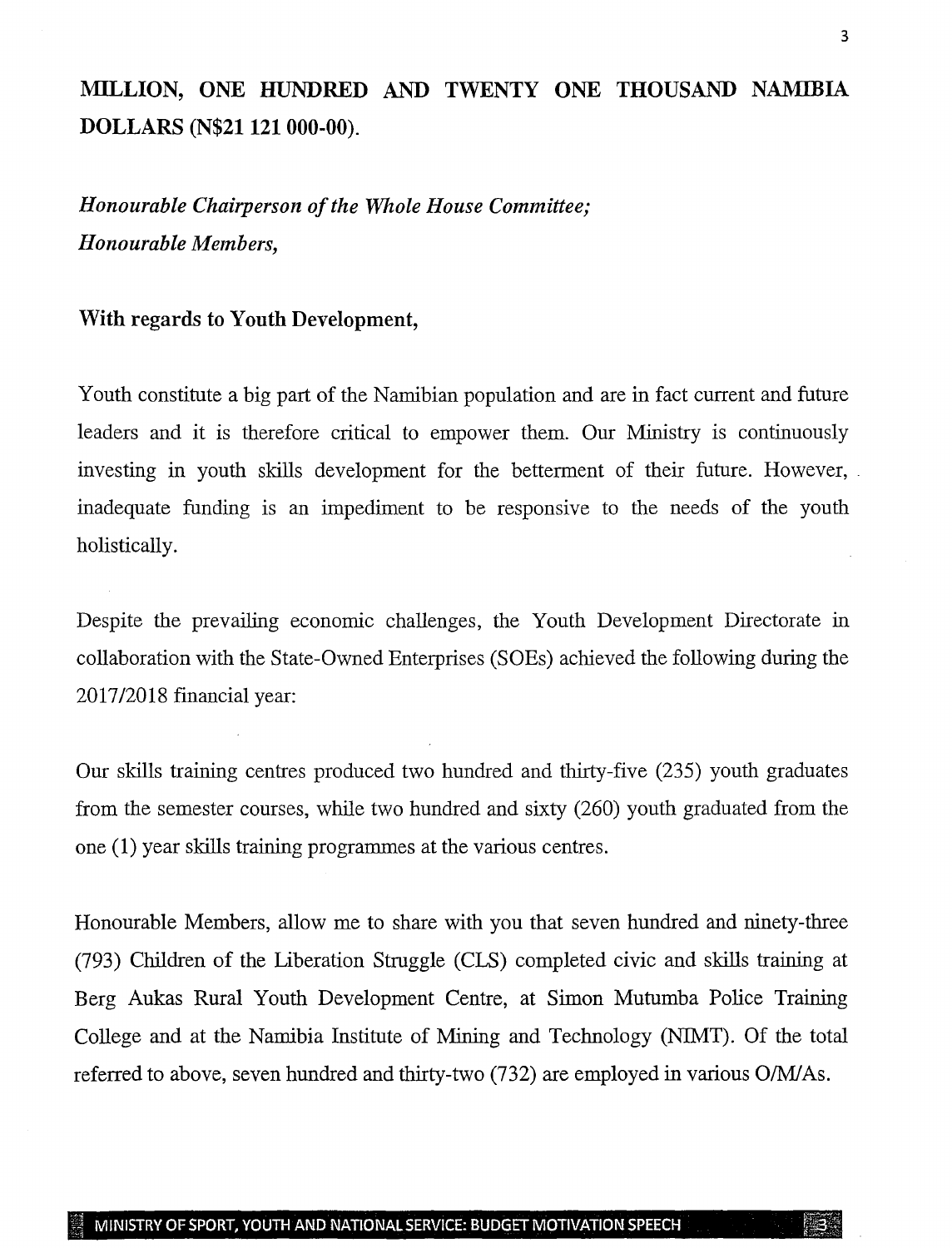Currently, two hundred and ninety-nine (299) CLS who commenced training at Berg Aukas during February 2018 are undergoing civic training and they will proceed to skills training upon completion of the civic training.

The Ministry has a Database System in place that captures data on registered CLS, including training received and employment offered. The Ministry intends to expand the database on its functionality in capturing information on general youth.

With reference to establishment of the 121 Rural Youth Enterprises in terms of the Harambee Prosperity Plan, the following six (6) constituency based youth enterprises received THREE HUNDRED AND SIXTY TWO THOUSAND, NINE HUNDRED AND FIFTY NAMIBIA DOLLARS (N\$362 950.00) from the Ministry: Ruacana, Opuwo, Daures, Tsumkwe, Mariental Urban and Eenhana.

Furthermore, we are pleased to report that a concept note and a Memorandum of Understanding (MoD) on a joint initiative between our Ministry and Ministry of Higher Education, Training and Innovation to transform and expand Kai//Ganaxab Youth Skills Training Centre into a fully-fledged vocational education and training centre was developed. Upon the signing of the MOU, the construction and transformation of the centre will commence.

### *Honourable Members,*

Further achievements include vocational training at Rietfontein Training Center, where six hundred and sixty-nine (669) trainees enrolled in various vocational occupational trades at various levels under the National Youth Service of Namibia (NYS).

Through the NYS/NTA Service Level Agreement, NYS sustained the operations of the Training Centre while the Namibia Training Authority (NTA) covered training related expenses.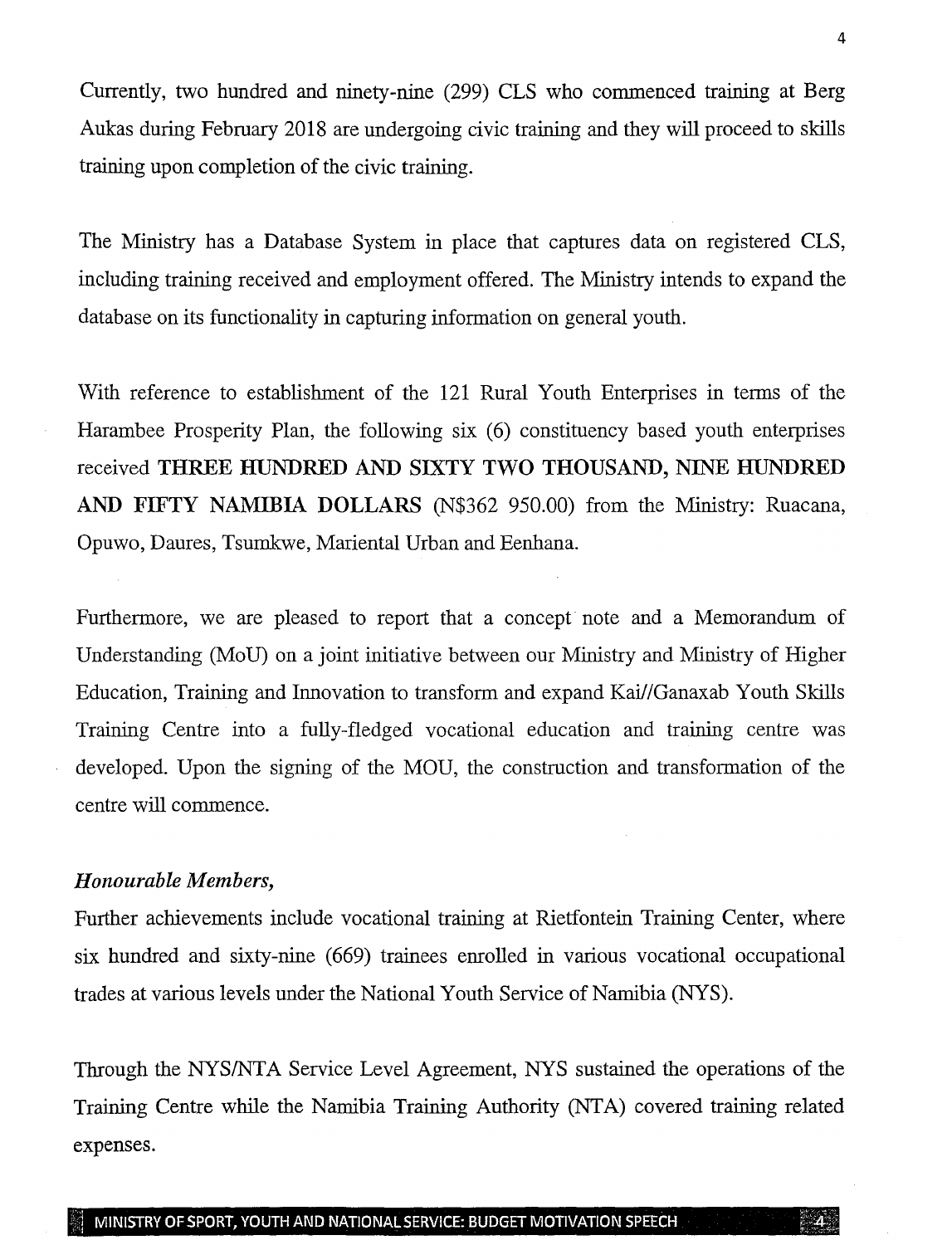NYS further offered Heavy Duty and Heavy Plant Operator Short Courses, where one hundred and sixty four (164) trainees were awarded operating licenses. The NTA conducted National External Assessments and four hundred and forty three (443) trainees were assessed in various trades with an overall pass rate of 79%.

Youth undergoing training at NYS training centres commit to Voluntary Community Service as a means of instilling patriotism, nationhood and pride. One hundred and sixteen (116) trainees rendered voluntary services at both the Walvis Bay and Lüderitz Ports resorting under NAMPORT.

The NYS through the National Youth Service Act, Act No. 6 of 2005 provides for income generating activities through the sale of livestock. The income generated supplements the government's subsidy and it amounted to NINE HUNDRED EIGTHY NINE THOUSAND, NINE HUNDRED AND FIFTY ONE NAMIBIA DOLLARS AND TWENTY FIVE CENTS (N\$989 951-25).

NYS furthermore completed the Water Supply and Reticulation System at Rietfontein Training Centre. Additionally, the unveiling of the construction of Phase IT of the Nahas Angula Training College at Rietfontein Training Centre took place and the contractors are on-site.

### *Honourable Members of this August House,*

The NYS assisted in securing employment for one hundred and ninety-six (196) graduates in both Public and Private sector.

NYS further facilitated the employment of thirty-six (36) graduates who are employed as drivers by the Global Fund under the Ministry of Health and Social Services.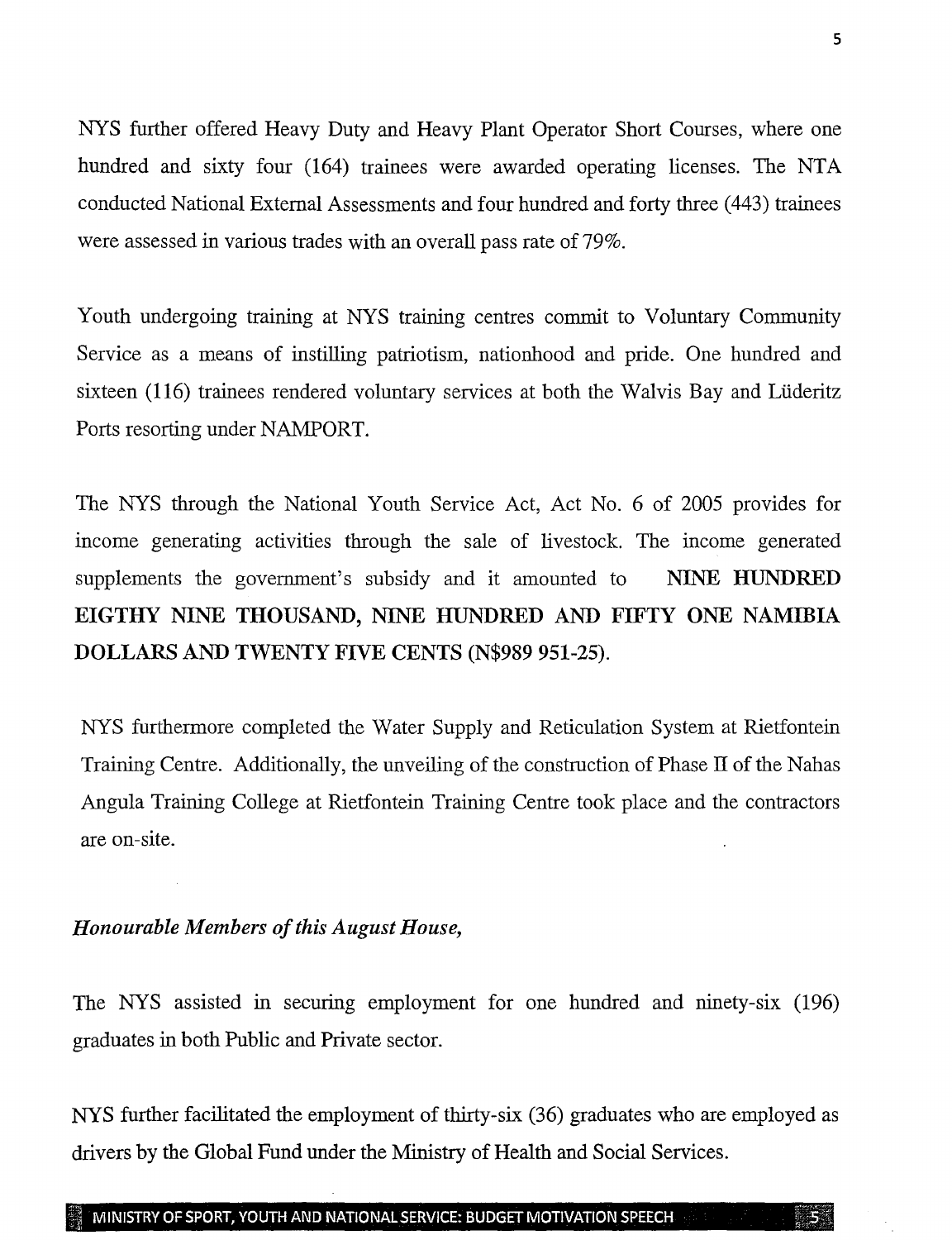Furthermore, fifty (50) NYS graduates were recruited for the construction project of the road from Windhoek to Hosea Kutako International Airport. Fifteen (15) bricklayers with level three (3) were also dispatched to AMTA to participate in the building programme in Rundu,

The National Youth Council (NYC) fully promoted youth participation and development through the Credit For Youth in Business programme facilitated the process of securing of bank loans to the value of THREE HUNDRED AND TWENTY THOUSAND NAMIBIA DOLLARS (N\$ 320 000.00) to THIRTY TWO (32) youth businesses. The NYC further assisted with the realization of the #Eseb Bakery Youth Project in Erongo Region, employing seven (7) young people.

Thirty (30) young leaders were empowered and groomed during the *201712018* fmancial year through the Youth Leadership Development Programme (YLDP) offered under a tripartite agreement between the Ministry, NYC and Friedrich Ebert Stiftung.

*Honourable Members of this August House,*

Youth Development programmes have faced challenges.

The budget cuts negatively affected Youth Development programmes, so much that the regional outreach programmes came to a standstill. Similarly, the training programme offered at the National Youth Service halted, to the extent that the Office of the President had to intervene, and subsequently, the bailing out by Namibia Training Authority (NTA).

The NYS Agriculture and Aquaculture Department envisaged to invest in appropriate agricultural technologies for food production towards self-feeding of NYS trainees and to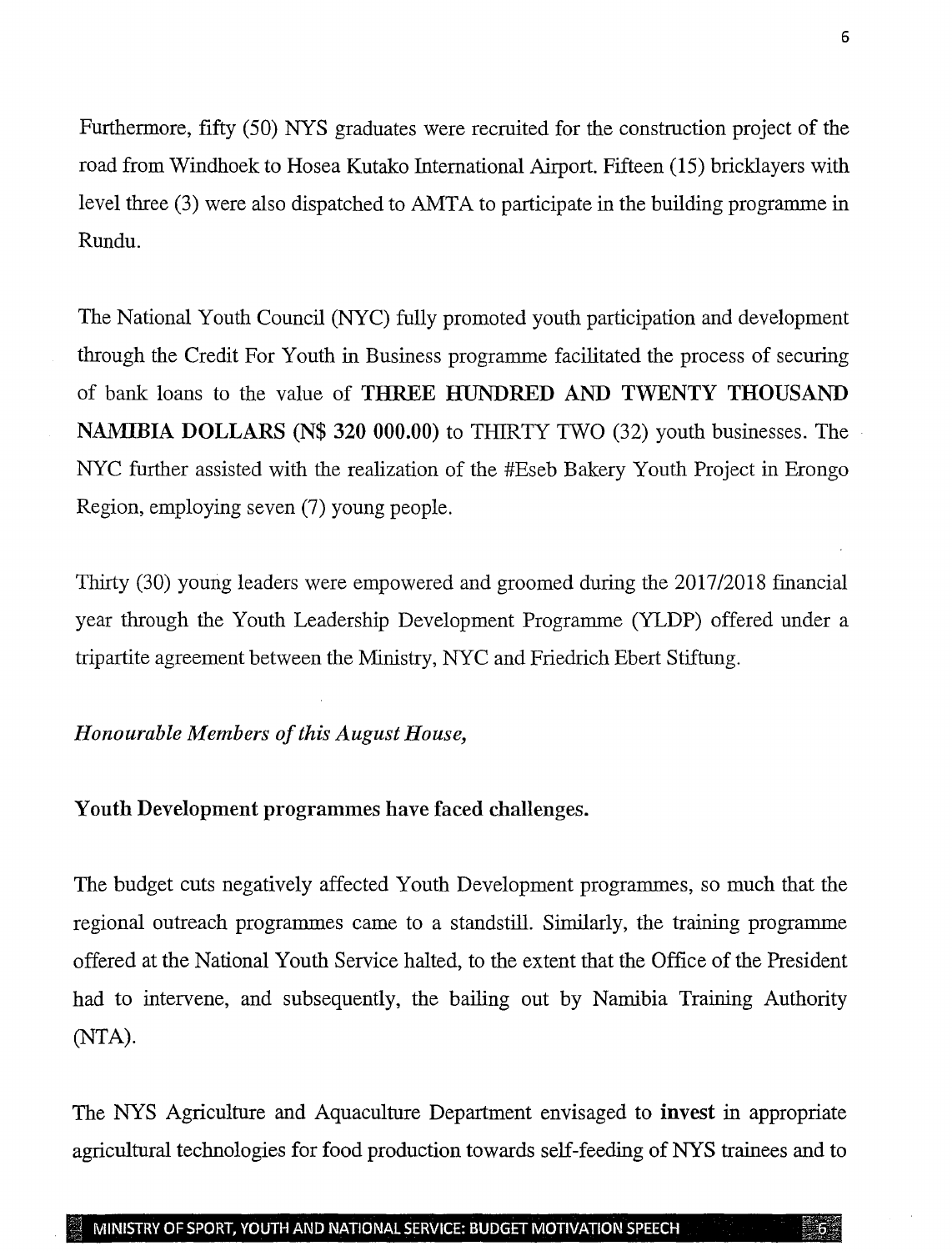trade, but could not due to budgetary constraints. In addition to this, the situation is further aggravated by the drought that had negatively affected dry land crop (cereal) production at NYS farms.

Another major challenge is the pending approval of the proposed Ministerial Structure that hinders the filling of critical positions, especially at our training centres.

## **In** terms of the planned programmes and activities for *2018/19* financial year:

### *Honourable Members of this August House,*

I am pleased to announce that we have recently signed an MoU with the Ministry of Higher Education, Training and Innovation which will transform our centre into a fullyfledged vocational training institution. Equally through the collaboration, the Ministry intends to develop a standardized curriculum for skills development programmes as well as the Administrative and Management Guideline for our centreslhostels and offices.

The Ministry commits to establish and commission seventy (70) constituency rural youth enterprises in all 14 regions, in response to the targets set in the Harambee Prosperity Plan (HPP) of establishing 121 Rural Youth Enterprises. At this point, I would like to inform the house that this is in addition to the six (6) that are already established.

A task force will be established spearheaded by our Ministry and the Ministry of Labour, Industrial Relations & Employment Creation to tackle youth unemployment. Furthermore, the Namibia Youth Credit Scheme (NYCS) will continue to offer training, appraisals and disbursement of non-collateral loans to the youth in an effort to address youth unemployment and poverty alleviation.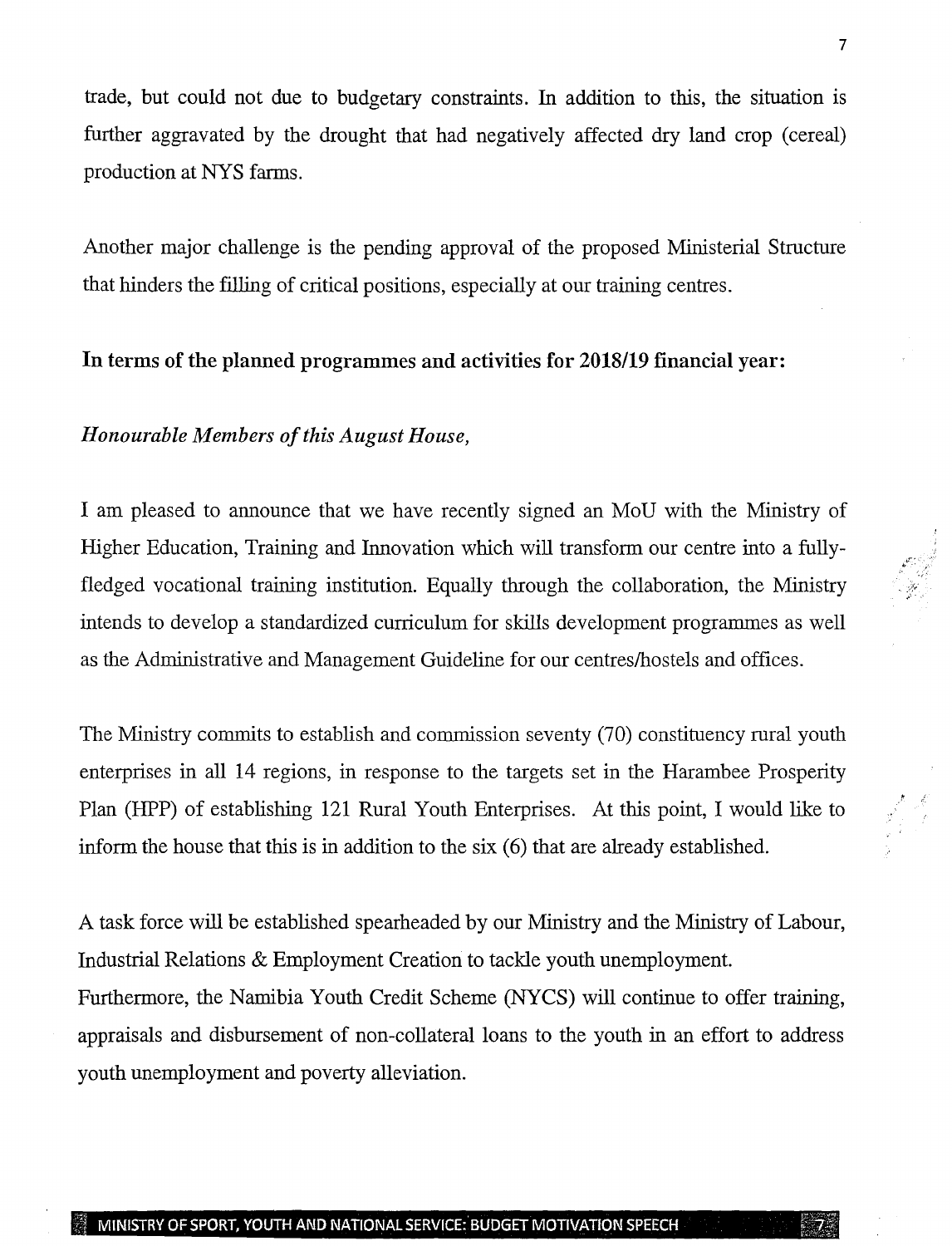The Ministry in collaboration with the National Youth Council, National Youth Service, UN Agencies and other key stakeholders will review and finalize the National Youth Policy. In addition to this, the drafting of an Action Plan on the realization of the UN 2030 Agenda and the *AV* 2063 Agenda focusing on youth, will be developed.

The Ministry intends to make the Farm du Plessis Training Centre in Omaheke region operational in light of the increasing demand for skills and vocational training programmes.

National Youth Service (NYS) will recruit and train six hundred (600) youth at NYS Henties Bay Training Centre, while two hundred and fifty-two (252) trainees from the previous financial year *2017/18,* will undergo vocational training in this current financial year. Furthermore, NYS intends to recruit four (4) Instructors to offer training on Clothing Production and Hairdressing & Cosmetology.

The National Youth Council will continue to ensure voice representation of the youth by the following strategic interventions:

- professionalizing youth work
- supporting youth organisations,
- supporting youth to implement development projects
- empowering young people in education, economic, health, political & civic participation.

*Honourable Chairperson of the Whole House Committee Honourable Members,*

## **With reference to Sporting Promotion and Support**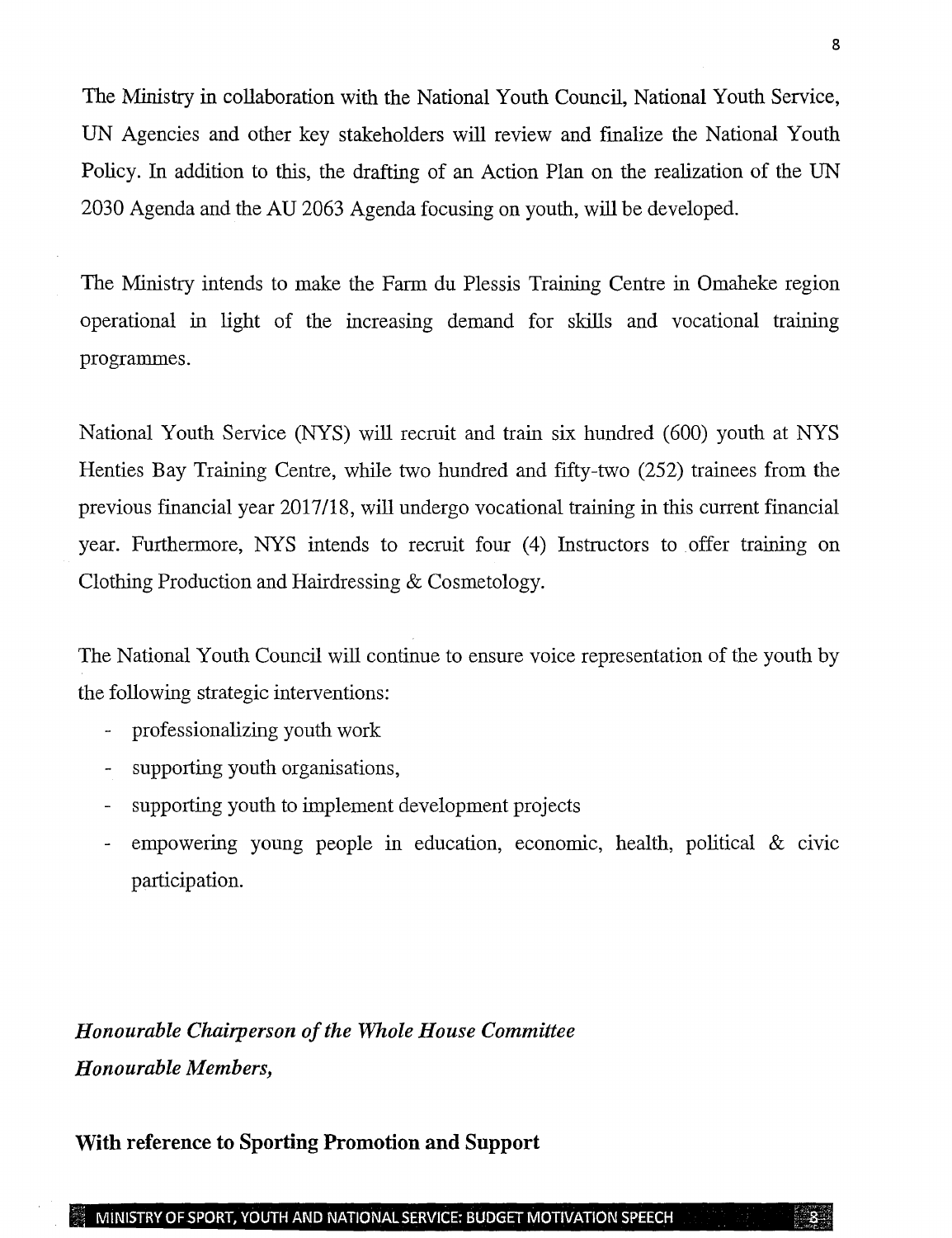The Ministry continues to promote sport and avail opportunities for all Namibians to realise their sporting aspirations, despite limited resources. Although Namibian sport is faced by many challenges, such as budgetary constraints, dilapidated sport facilities and unqualified sport administrators, the country is performing satisfactory. The following are some of the major achievements:

The Brave Warriors Senior Soccer Team made history, by having participated in the 2018 Total African Nations Championship (CHAN), in Morocco, where they reached the quarterfinals and made us proud as a nation.

Two Paralympians participated in the 2017 WORLD PARA ATHLETICS **CHAMPIONSHIP** in August 2017 and won three medals (two silvers and a bronze). This competition serves as preparation for the 2020 TOKYO PARALYMPIC GAMES.

A Para Swimmer participated in the World Para Swimming Championship in Mexico during December 2017 and set a new African record of 49.4 seconds in the 50 meters freestyle. Furthermore, the same Para Swimmer participated in the Kenya Open and Para Swimming Championship in February 2018 and won bronze in the 100 meters backstroke. He now holds two African records in 100 meters freestyle and 100 meters backstroke.

The Ministry facilitates the participation of the Para-athletes in the International Paralympic Committee (IPC) sanctioned events. This enhances their chances to be invited to other IPC sanctioned sport competitions and further assists the nation with preparations towards the qualification and participation in the 2020 TOKYO PARALYMPIC GAMES.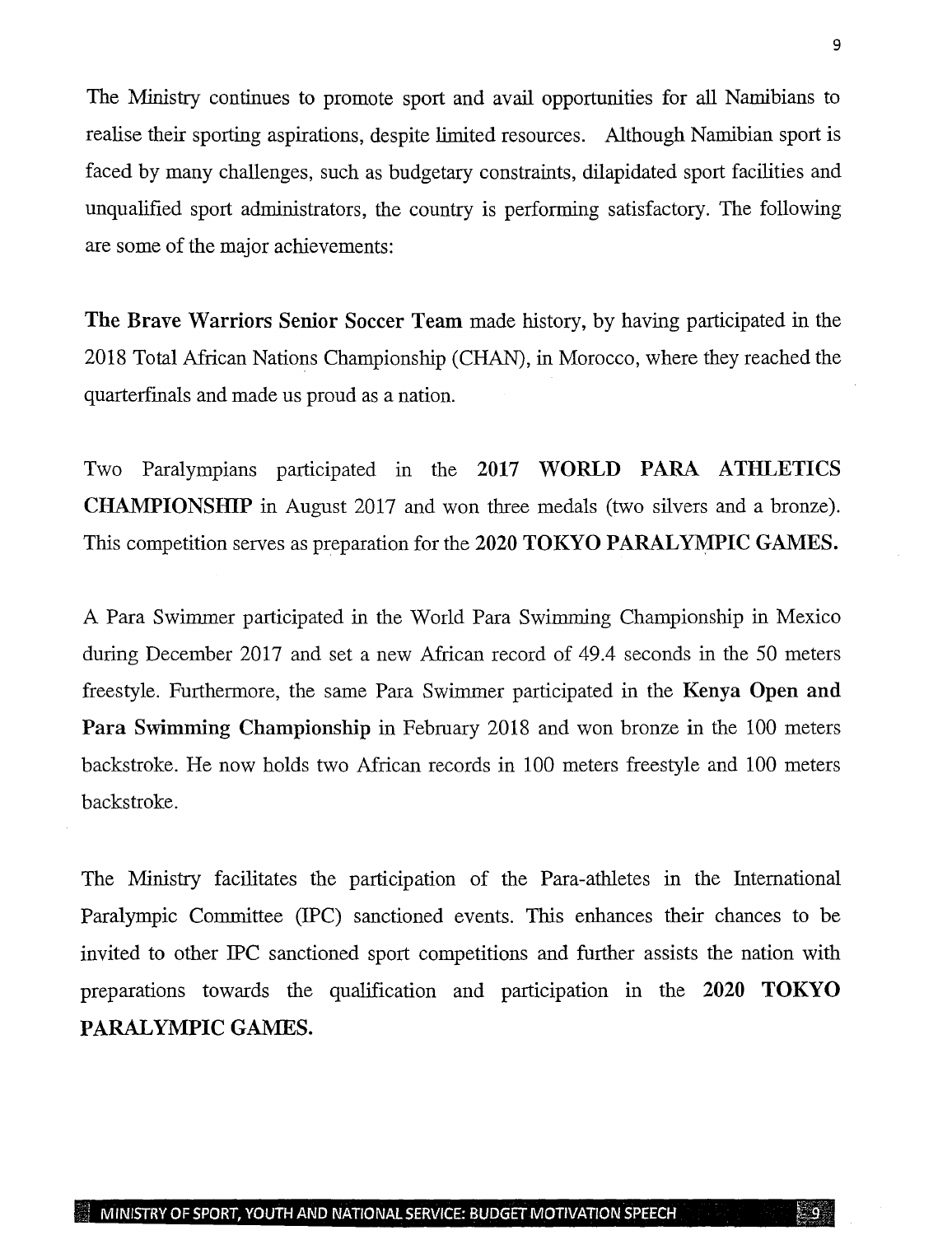During December 2017, Namibia Indoor Hockey beat South Africa and qualified for the 2018 INDOOR HOCKEY WORLD CUP in Germany of which Team Namibia is ranked  $14<sup>th</sup>$  on the world ranking.

The Namibian Senior Rugby team participated and won the African Gold Cup tournament where they played against teams such as Senegal, Zimbabwe and Kenya in preparation for 2019 RUGBY WORLD CUP slotted for Japan.

Netball Namibia managed to secure a three-year sponsorship from DEBMARINE Namibia in June 2017. As part of the sponsorship Netball Namibia hosted a successful **PET SERIES** Netball Tournament and Team Namibia ended third  $(3<sup>rd</sup>)$  out of six  $(6)$ countries (Botswana, Lesotho, Swaziland, Zambia, Zimbabwe and Namibia) . As a result Namibia is now ranked  $35<sup>th</sup>$  in the world.

### *Honourable Members*

The Ministry in collaboration with the Ministry of Gender Equality and Child Welfare is running a wrestling project at the AFTER SCHOOL CENTRE, in Grysblock. The project objective is to assist the children from the community with their schoolwork while enhancing their skills in wrestling. As a result, six (6) wrestlers from the centre participated in African Wrestling Championship in Nigeria during February 2018. The team comprised of young athletes ranging from the ages of sixteen (16) to eighteen (18) years and they won three (3) medals (two silvers and bronze).

Professional Boxers continue to impress in the world rankings of international boxing bodies such as World Boxing Organisation (WEO), World Boxing Associations (WBA), International Boxing Federation (IBF) and International Boxing Organisation (IBO). Six (6) boxers are ranked on various international boxing bodies.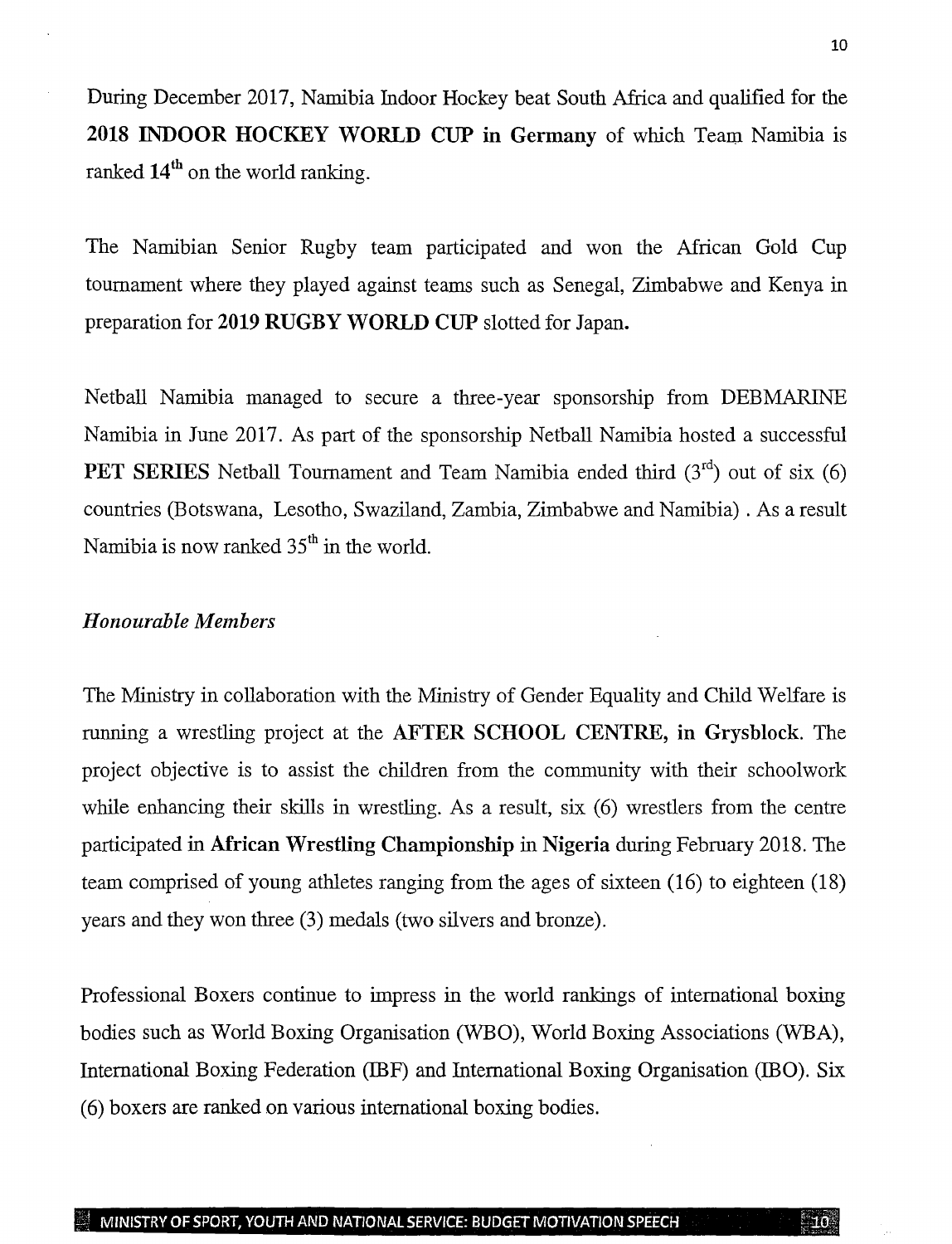Namibia continues to be favourable for hosting international sport competitions. We have successfully hosted the following sport competitions during the *2017/18* fmancial year:

- Hockey Indoor Test Series (Swakopmund)
- Volleyball Zone IV (Four) Club Championship (Swakopmund)
- Tennis Junior African Championship (Windhoek)
- Archery African Championship (Windhoek)
- COSSASA Athletics Championship (Swakopmund)
- Rugby Sevens International Tournament (Swakopmund)
- AUSC Region 5 Marathon (Swakopmund)

The Ministry has concluded the drafting of the following national documents in support of its mandate of creating an enabling environment and good governance: the Sport Bill, the Professional Boxing Bill, the Draft National Sport and Recreation Policy and the Draft Sport Reward Policy.

It is our anticipation that these national documents will be presented to the Cabinet before the end of the *2018/19* financial year.

## *Honourable Chairperson of the Whole House Committee Honourable Members,*

### Sport Development has faced challenges too.

The limited budget allocation to sports hinders the implementation of sports development programs in the country. Non-participation in mandatory international events results in penalties, which are more costly than actual participation. The inadequate budget further restricts the procurement of sporting equipment. Furthermore, deplorable sport facilities makes the practice of sport a challenge. As a result, we have many young Namibians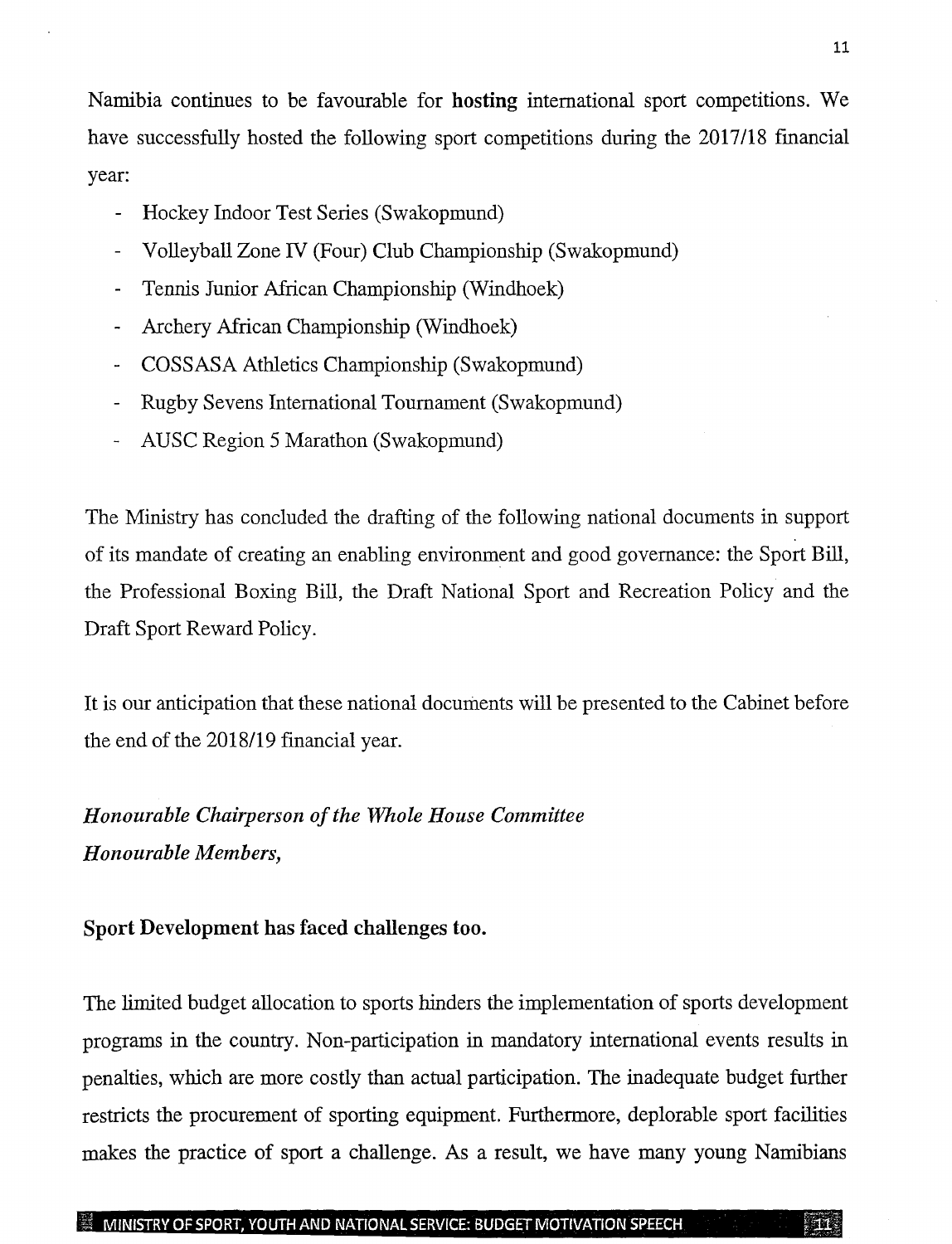leaving the country in search of better. sporting opportunities, talent appreciation and to make a worthwhile living from sporting careers. This is because, in other countries and continents, sport is perceived as a lucrative industry; hence, both Government and the Private Sector make huge investments into sport development. The lack of sports curriculum in institutions of higher learning in the country is a challenge that impacts the production of local physical education experts and teachers.

Current economic circumstances tied to the fluctuation of the US\$ makes the sport industry unpredictable in terms of budgeting for membership fees, participation, procurement of sport equipment and goods.

### *Honourable members*

The planned programmes and activities for *2018/19* financial year in terms of sport development are as follows:

## ASSOCIATION OF NATIONAL OLYMPIC COMMITTEES OF AFRICA (ANOCA) GAMES

Namibia intends to send a team to the abovementioned games that are initiated by ANOCA, to provide sport opportunities for the athletes of our continent. The games will be held in Algeria in July 2018.

### YOUTH OLYMPIC GAMES

Namibia also intends to send a team of young athletes to the Youth Olympic Games to be hosted by Buenos Aires, Argentina, in October 2018. The games serve as qualifiers for the 2020 Tokyo Olympic Games.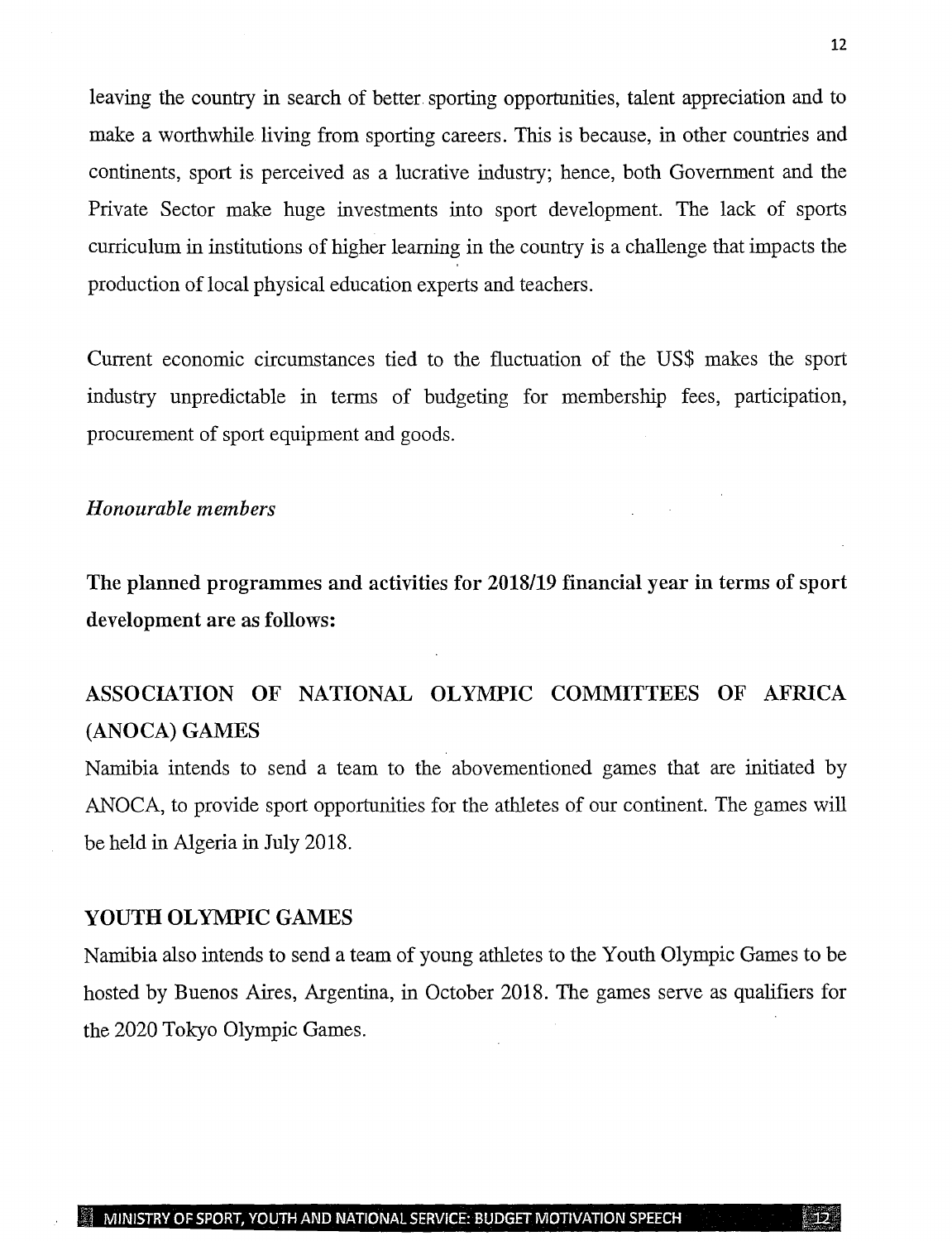### AFRICA UNION SPORT COUNCIL REGION 5 U/20 YOUTH GAMES

Namibia, being a member of AUSC Region 5, is mandated to participate in the under 20 games, and to this effect, a team of two hundred and fifty-four (254) delegates will participate in the Youth Games, in Gaborone, Botswana, during December 2018.

### NATIONAL YOUTH GAMES

To ensure inclusive representation of all 14 regions at the upcoming Africa Union Sport Council REGION 5 U/20 GAMES, National Youth Games are slotted for 10-12 May 2018, in Windhoek to select the team for Botswana games.

### ALL AFRICA GAMES

The All Africa Games will take place during the next financial year. However, Namibian athletes need to prepare during this financial year in order for them to qualify to be part of Team Namibia.

*Honourable Chairperson of the Whole House Committee; Honourable members*

### With regards to the Development Budget;

The Ministry has a number of projects running at different phases of progress, however, due to the limited budget allocation of TWENTY FIVE MILLION SEVEN HUNDREND AND FOURTEEN THOUSAND NAMIBIA DOLLARS (N\$25 714 000-00), the only projects that will be implemented in the 2018/19 financial year are as follows:

- Construction of the sewerage treatment plant at Frans Dimbare Rural Youth Development Centre (N\$10 million);
- Feasibility study, documentation and fencing off of the plot earmarked for the Nkurenkuru Multi-Purpose Youth Resource Centre (N\$ 5 Million);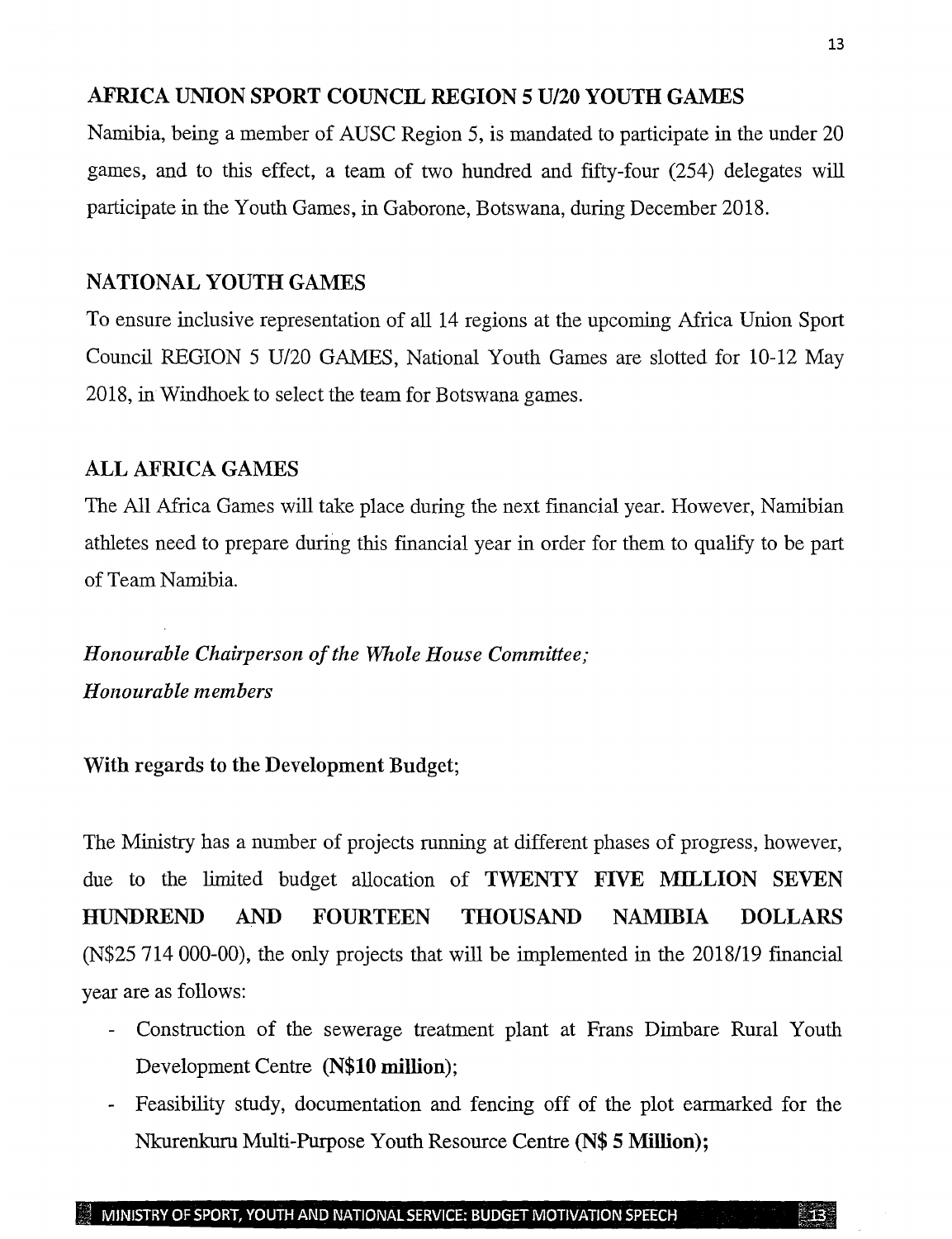- Continuation of Phase four (4) of the construction of Eenhana Sport Complex (N\$10Million)
- Retention Fees for Outapi Sport Complex: SEVEN HUNDRED AND FORTEEN THOUSAND NAMIBIA DOLLARS (N\$714 000).

### *Honourable Members;*

In summary, the *2018/19* budget allocation for our Ministry will go to support the programmes of the Ministry as follows:

### Sporting Promotion

Sport directorate is allocated THIRTY FOUR MILLION, SEVEN HUNDRED AND NINTY THREE THOUSAND NAMIBIA DOLLARS (N\$ 34793 000) to cater for all Sports related activities including subsidies to the Namibia Sports Commission, amounting to SEVEN MILLION TWO HUNDRED THOUSAND NAMIBIA DOLLARS (N\$ 7 200 000), of which FIVE (5) MILLION is earmarked for personnel expenditure.

This then leaves the Directorate of Sport with TWENTY SEVEN MILLION FIVE HUNDRED AND NINTY THREE THOUSAND NAMIBIA DOLLARS (N\$ 27593000) for its operations including Personnel expenditure and the development of grassroots sports and international participation.

### Youth Development

Youth Development directorate is allocated ONE HUNDRED FORTY TWO MILLION, FOUR HUNDRED AND SIXTY THREE THOUSAND NAMIBIA DOLLARS (N\$ 142 463 000-00) to cater for all Youth related activities, including subsidies to National Youth Service amounting to FORTY THREE MILLION AND EIGHT HUNDRED THOUSAND NAMIBIA DOLLARS (N\$ 43 800 000) which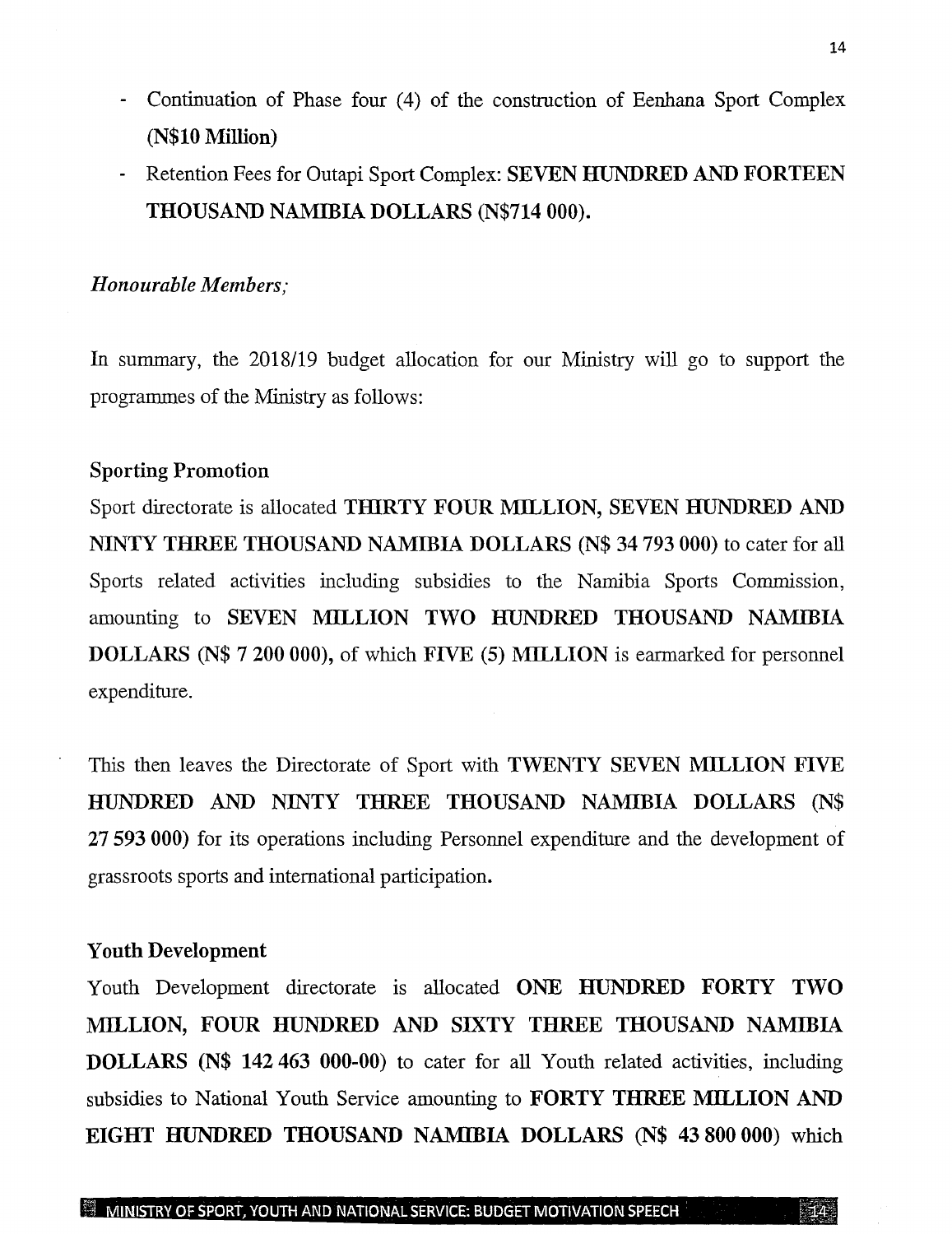places the Ministry in a position not to honour our obligation for salaries, including the operational expenses. The same applies to the National Youth Council as the TEN MILLION NAMIBIA DOLLARS (N\$ 10 000 000) allocated is equally insufficient.

### Supervision and Support Services

This program is allocated EIGTHY FIVE MILLION, THREE HUNDRED AND SEVENTEEN THOUSAND NAMIBIA DOLLARS (N\$ 85 317000-00) to cater for all the support services within the Ministry and it includes the allocation for the Office of the Minister.

*Honourable Chairperson of the Whole House Committee; Honourable Members,*

#### Development Budget

A total of TWENTY FIVE MILLION SEVEN HUNDRED AND FORTEEN THOUSAND NAMIBIA DOLLARS (N\$ 25 714 000-00) has been allocated to cater for all the projects under the Ministry.

During the tabling of our *2017/18* budget, my predecessor reiterated the fears of the Ministry particularly with regards to our international obligations. In this regard, I similarly appeal that if sufficient resources are not allocated, we may face sanctions that will adversely affect Namibia from participating both regionally and internationally.

Taking cognisance of the many challenges as a country, I want to re-emphasise that the plight of the youth development and sports promotion is evident that we need to reprioritise budget allocation to this Ministry, as Youth and Sports development is a critical component of nation building.